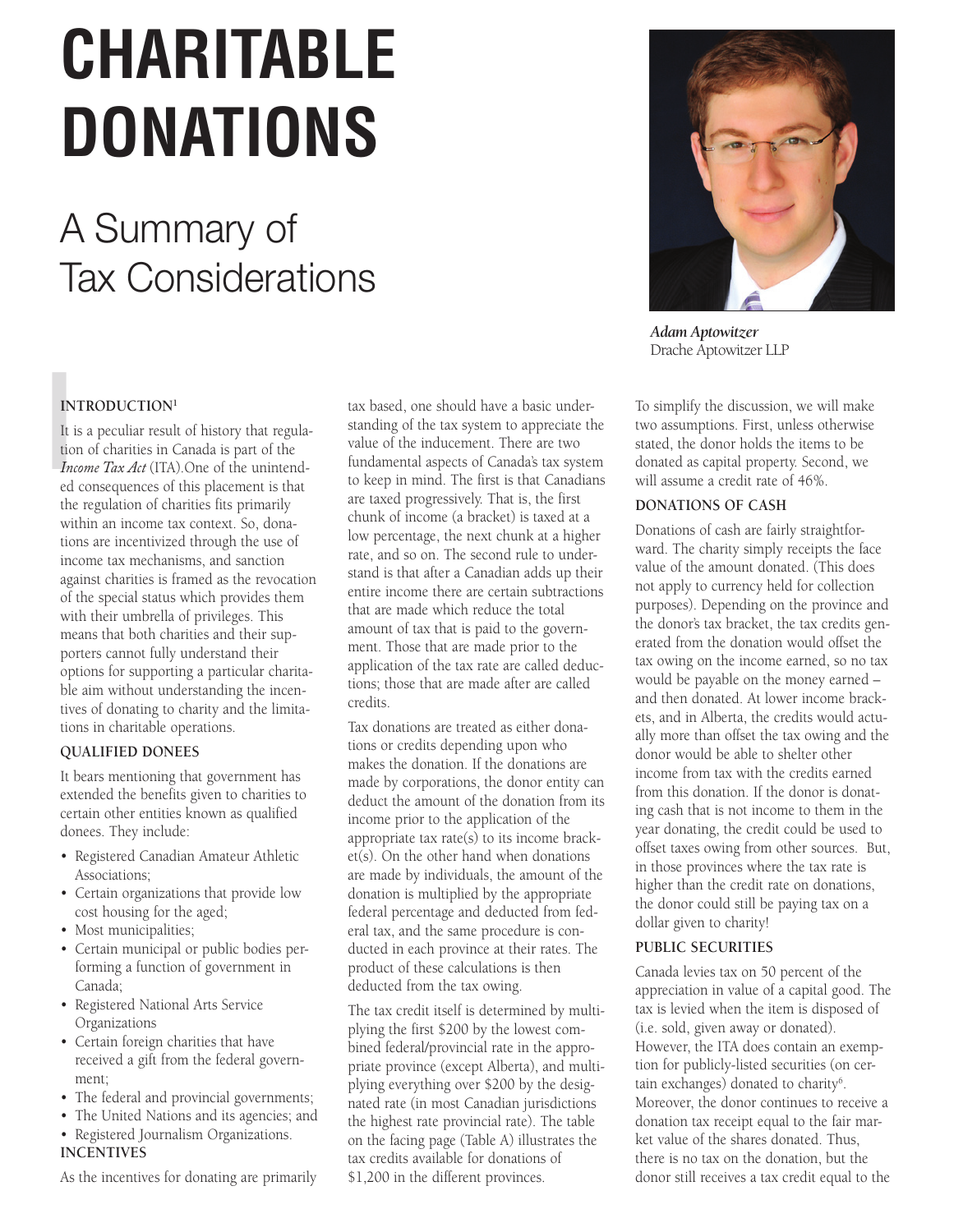fair market value of the donation.

While shares of publicly-traded corporations are the most popular form of security to be donated to charity, there are a variety of other sophisticated financial securities that may also be donated. Examples include: exchange-traded funds, index funds, hedge funds, warrants, rights, and put and call options. As long as these products qualify as publicly-traded securities, they will qualify for the special tax treatment accorded donations of this type.

# **Example:**

Assume that Kirk lives in Ontario and buys one share of a high-tech company for \$1.00. Over time, the share rises in value and may even split once or more than once. After ten years, with all splits factored in, Kirk owns shares worth a total of \$100. If Kirk were to sell the share he would have a capital gain of \$99 (i.e. the fair market value of \$100, less the cost of \$1). Applying the capital gains inclusion rate of 50%, only \$47.50 would be taxable. Further applying a tax rate of 46%, the amount of tax payable would be \$21.85. Thus, if Kirk sells the shares, he is left with after-tax income of \$78.15 (i.e. \$100 - \$21.85).

Conversely, let's say Kirk decides he wants to donate his shares instead of selling them. In this case, Kirk has no tax to pay and of course, receives no income from the sale of the share. He does however receive a tax receipt for \$100, which will offset \$46 of taxes due from other sources. So, assuming Kirk is paying tax on income from other sources, the actual after-tax cost of this donation is \$54.

# **FLOW-THROUGH SHARES**

For income tax purposes, the cost of such a share is deemed to be zero. So, even if the buyer buys the share at \$10.00 and sells it at \$8.00, the share is still assumed to have gained \$8.00 in value and is therefore taxed on an \$8.00 capital gain even though it actually lost \$2.00. (Don't worry about the shareholder though, ownership of the share gave her access to a deduction making it worthwhile). Flow-through shares are like any other asset and can be donated to charity. When these shares are publicly traded, there is no tax on the capital gain (see below). However, for purposes of donation, the law considers the amount of the purchase price to be a capital gain and only the amount in excess of that (if there is any) to be eligible for the capital gains exemption.

# **STOCK OPTIONS**

The 2019 budget introduced changes to limit the favorable tax treatment of stock options in large 'mature' corporations. An employee who exercises a stock option (i.e. buys it at less than fair market value) receives a benefit equal to the difference between the purchase price (and any amounts they may have paid for the option) and the fair market value at the time of purchase. Tax is calculated based on the amount of this benefit. In certain circumstances, the employee can claim a deduction against the stock option benefit so only 50% of the benefit is taxable. If an employee stock option is exercised and marketable securities are donated within 30 days after the option is exercised and if certain other conditions are met, only 25% of the benefit is taxable.

Individuals who make qualifying donations of marketable securities acquired through such stock options are not required to report any of the benefit. And if the shares are traded on a public exchange then their donation is treated as the donation of other publicly listed shares as described previously.

# **PRIVATE SECURITIES**

The donation of securities of private corporations is dealt with in one of two ways; either the gifts are "excepted," or they are not. An excepted gift is a share donated to a charitable organization or public foundation where the donor deals at arm's length with the charity's directors/trustees, officers, and other like officials. In these circumstances

the gift is treated as any other gift of capital in which there is no special tax treatment for the donation (i.e. the donor pays tax on the on the disposition).

 In cases where the gift has been donated to a private foundation or to a public charity to which the donor is related, the gift is not considered "made" until one of two things happen: either the item donated must cease to be a non-qualifying security (e.g. the corporation is no longer controlled by the donor, or the corporation becomes publicly listed), or the charity has disposed of the security within five years of receiving the donation. The fair market value of the gift is then the lesser of:

- the value of the security when transferred to the charity,
- and the value of the security when the gift is deemed to have been made.

Note that the donor does not have to include any capital gain in their income before the shares are sold by the charity, so that the donor is not paying tax in advance of receiving the receipt. If the charity does not sell the shares within five years, the donor will not receive a receipt and the gain will never be taxable.

# **RRSPs/RRIFs**

People may find that they have more than enough money in their RRSPs once they get to a certain age, and are willing to make

| Province                             | Combined<br>Federal /<br>Provincial<br>Tax Credit<br>Rate on<br>first \$200<br>donation | Tax Credit | Combined<br>Federal /<br>Provincial<br>Tax Credit<br>Rate on<br>amounts<br>over $$2002$ | Tax Credit on<br>amount over<br>\$200 | Total combined<br>Federal<br>and Provincial<br>Tax Credit |
|--------------------------------------|-----------------------------------------------------------------------------------------|------------|-----------------------------------------------------------------------------------------|---------------------------------------|-----------------------------------------------------------|
| Alberta <sup>3</sup>                 | 25.00%                                                                                  | \$50.00    | 54.00%                                                                                  | \$540.00                              | \$590.00                                                  |
| British Columbia                     | 20.06%                                                                                  | \$40.12    | 49.80%                                                                                  | \$498.00                              | \$538.12                                                  |
| Manitoba                             | 25.8%                                                                                   | \$51.60    | 50.4%                                                                                   | \$504.00                              | \$555.60                                                  |
| New Brunswick                        | 24.68%                                                                                  | \$49.36    | 50.95%                                                                                  | \$509.50                              | \$558.86                                                  |
| Newfoundland                         | 23.70%                                                                                  | \$47.40    | 51.3%                                                                                   | \$513.00                              | \$560.40                                                  |
| <b>Northwest</b><br>Territories      | 20.90%                                                                                  | \$41.80    | 47.05%                                                                                  | \$470.50                              | \$512.30                                                  |
| Nova Scotia                          | 23.79%                                                                                  | \$47.58    | 54.00%                                                                                  | \$540.00                              | \$587.58                                                  |
| Nunavut                              | 19.00%                                                                                  | \$38.00    | 44.50%                                                                                  | \$445.00                              | \$483.00                                                  |
| Ontario <sup>4</sup>                 | 20.05%                                                                                  | \$40.10    | 44.16%                                                                                  | \$441.60                              | \$481.70                                                  |
| Prince Edward<br>Island <sup>5</sup> | 24.80%                                                                                  | \$49.60    | 49.70%                                                                                  | \$497.00                              | \$546.60                                                  |
| Saskatchewan                         | 25.50%                                                                                  | \$51.00    | 47.50%                                                                                  | \$475.00                              | \$526.00                                                  |
| Yukon                                | 21.40%                                                                                  | \$42.80    | 45.80%                                                                                  | \$458.00                              | \$500.80                                                  |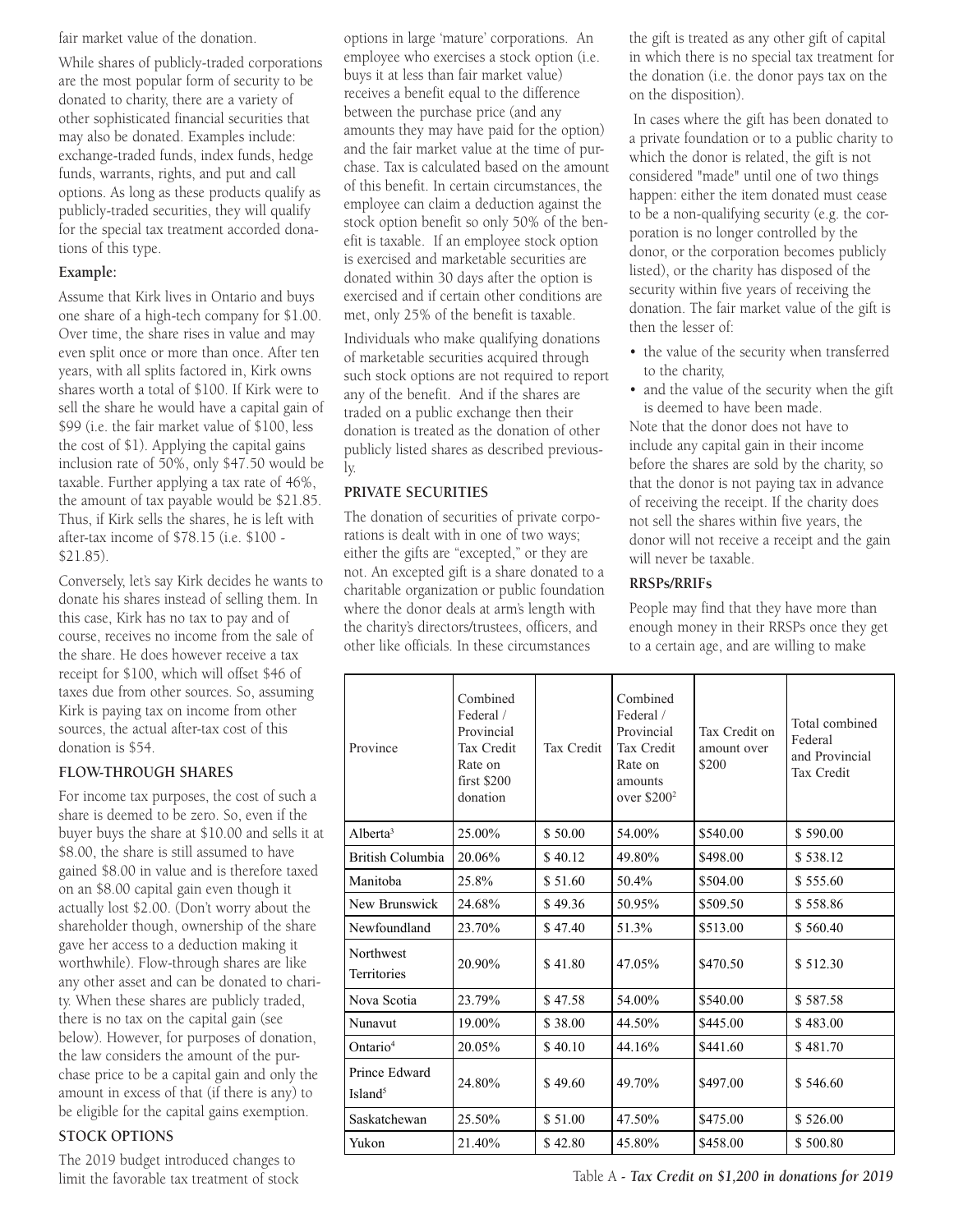donations in their lifetime in order to see the fruits of those donations while they are still alive. The RRSP rules do allow for withdrawals from the plan, but upon withdrawal the institution that holds the account (usually a bank) is required to withhold certain amounts. These amounts, on a per withdrawal basis (i.e. not cumulatively for the year), are:

- 10% (5% in Québec) on withdrawals up to \$5,000
- 20% (10% in Québec) on withdrawals between \$5,001 - \$15,000
- 30% (15% in Québec) on withdrawals of more than \$15,000.

The amounts withdrawn are claimed as income to the owner of the RRSP in the year withdrawn, and tax is paid at the owner's marginal rate. Thus, if a potential donor wants to donate \$50,000 and has that money in his or her RRSP, a withdrawal of \$50,000 would give the potential donor outside of Québec \$35,000 cash to donate. The remaining thirty percent (\$15,000 in this case) would be remitted to the government by the bank and credited as income tax already paid when the donor files his or her tax returns for that year.

A donor may also wish to donate his or her RRSP or RRIF upon death. There are two ways to do this. One way is to list the charity as a beneficiary of the RRSP in the donor's Will. The other way is to make use of the direct beneficiary election, which is signed when the RRSP is first opened (and can usually be changed at will). If the first method is used, the RRSP will fall into the donor's general estate before passing on to the charity. Under the second method, the RRSP will automatically become the property of the charity without going through the estate. The advantage of using the RRSP direct beneficiary election is that the RRSP will not pass through probate. When a Will is probated, the various provinces charge different amounts of tax on the total value of assets passed on in the Will. Thus, the amount of money in an RRSP is added to the other assets and a portion is taken by the government before any of the assets are passed on.

# **INSURANCE**

Sometimes an insurance policy becomes superfluous. If the policy is unnecessary the donor may decide to donate it to charity. From a tax perspective, the donor of a life insurance policy will have an income inclusion of the proceeds of disposition less the adjusted cost base (ACB). An income inclusion is distinct from a capital gain, and effectively means that a donation of an insurance policy has no net tax benefit for the donor. The ACB calculation is rather complicated

and takes into account the premiums paid, dividends received, and – for policies purchased after 1982 – the Net Cost of Pure Insurance (NCPI). Despite the ominous name, the NCPI is not overly difficult to calculate, although it will likely require professional advice from either an experienced advisor or the insurance company involved.

In a February 2008 bulletin, and later in another setting, the Canada Revenue Agency (CRA) laid down certain guidelines for determining the Fair Market Value of a disposed-of policy. In these pronouncements, the calculation of the proceeds of disposition (POD) of an insurance policy takes into account:

- the policy's loan value;
- the face value of the policy;
- the state of health of the insured and their life expectancy;
- conversion privileges;
- other policy terms, such as term riders, double indemnity provisions; and,
- replacement value.

The idea here is that the value of a policy may or may not be accurately reflected by any cash surrender value held by the policy. When valuing the policy for both tax and receipting purposes, the donor and the charity must take into account the fact that the donor may be very ill and the policy may mature shortly after donation. A policy that would otherwise be impossible to receipt would become valuable to the donor. To do this, the advice of an actuary and an appraiser is critical to correctly valuing the policy.

 The charity may either cash the policy and use the funds immediately, or pay the premiums on the policy and collect the larger death benefit when the insured dies. Of course, a very generous donor may not only donate the policy to the charity but also donate the yearly premiums to the charity. In this case, both the donation of the policy and the donated premiums would be receiptable.

#### **ANNUITIES**

An annuity is a contract under which one person deposits a sum of money with another in exchange for a subsequent income. It is basically the reverse concept of insurance. The income may be paid for either a specified period, for life, or for life with a minimum guaranteed period. Under the latter method, if the purchaser of the annuity dies during the guaranteed period, the annuity will be paid to some other person whom the purchaser had designated to receive it.

Although annuities are normally purchased from insurance companies or trust companies, life annuities are sometimes purchased from charities. Essentially, a person gives the charity a sum of money irrevocably in exchange for a promise by the charity to pay the donor a monthly income for life. The funds received would then be invested by the charity at a higher rate than it would pay to the donor.

For annuities issued after December 21, 2002, the donor would be eligible to receive a receipt for an amount equal to the excess of the amount contributed by the donor over the amount that would be paid at that time to an arm's-length third party to acquire an annuity to fund the guaranteed payments.

## **CANADIAN CULTURAL PROPERTY**

The Government of Canada has set up the Canadian Cultural Property Export Review Board to certify which artwork or other item has cultural significance to Canadians. This not only applies to works with a Canadian aspect, it applies to any cultural work that Canada may want to keep within its borders. If the donation is certified and made to a designated institution, there is no tax due on the disposition. Thus, if the charity is hoping to attract donations of property with a particular cultural significance, it is important to secure the designation.

There are two categories of designation:

- Category A is granted for an indefinite period of time to institutions that are well-established and meet all of the criteria related to certain legal, curatorial and environmental requirements.
- Category B is granted in relation to an institution involved in the proposed acquisition of an object (or collection) that does not meet all of the criteria for designation, but which has demonstrated its capability to effectively preserve the type of property in question. More information on the designation is available from the Department of Canadian Heritage on their website at https://www. canada.ca/en/canadian-heritage/services/ funding/movable-cultural-property/designated-organizations.html

The criteria by which the review board makes its decisions is beyond the scope of this article, but the board has published a guide on the subject available here: https:// www.canada.ca/content/dam/pch/documents/services/movable-cultural-property/ certif-guide-eng.pdf.

As a proper certification may involve many months of research, a request for certification should be made well before the donation is contemplated.

If a taxpayer donates certified property to a designated institution, there will not be any tax owing on the gift. In addition, the tax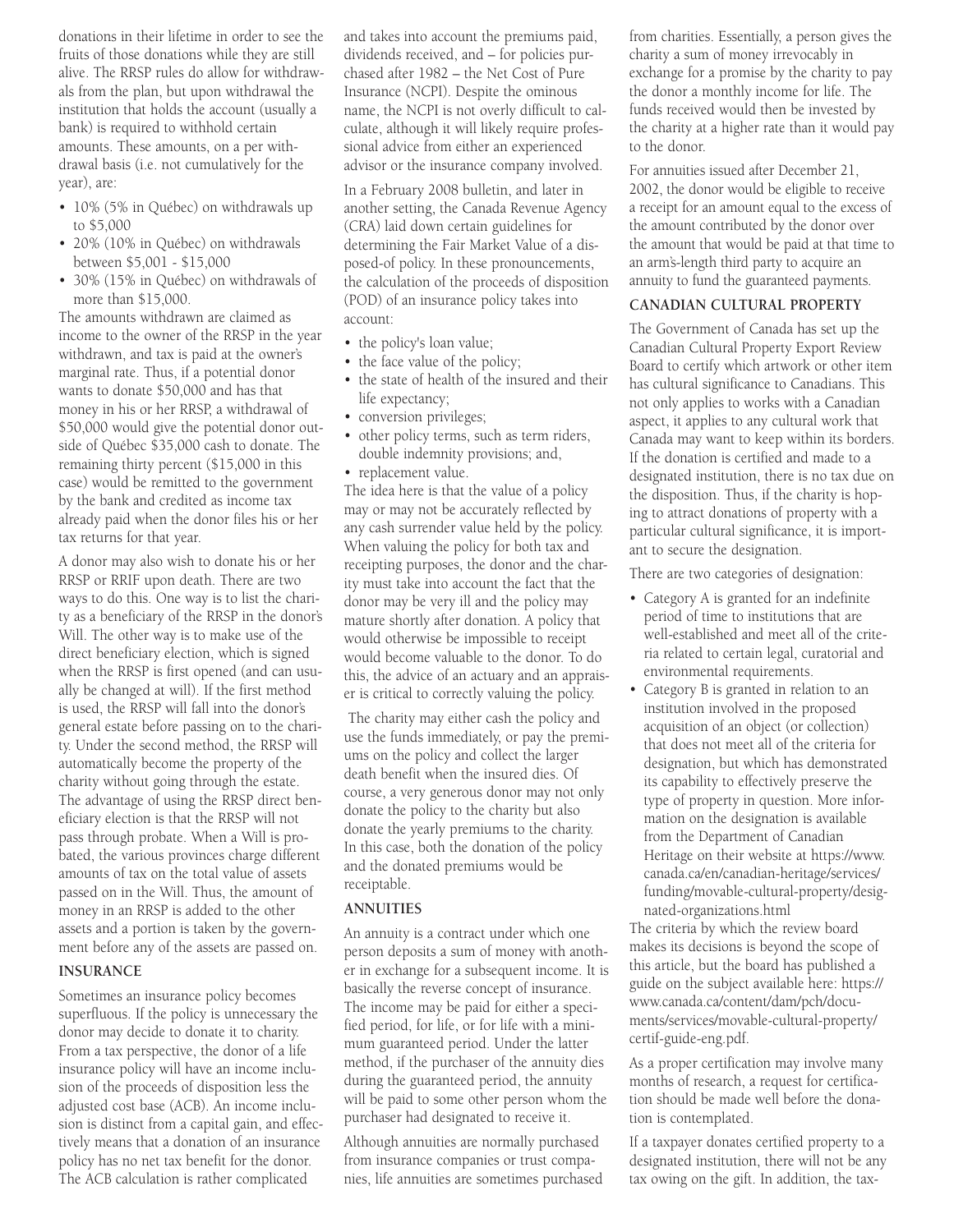payer is entitled to a tax receipt for 100% of the value of the gift (as determined by the review board).

# **INVENTORY**

The determination of whether an item is inventory or capital is one of the most fundamental areas of our income tax system, but nevertheless is shrouded in vagueness and controversy. For example, to most people a house is a capital property. But, if the owner of the home is engaged in the business of buying and selling homes, the property becomes inventory of a business. There is a different tax treatment on the disposition of inventory, as 100% of the value is included in income (as opposed to capital, of which only 50% is included). Nonetheless, the donation of inventory will result in tax credits that will at least offset the tax due on the disposition of the inventory.

#### **Example:**

Spock runs a bakery. His business is not incorporated, so all the income of the business is taxed at his personal rates during the year.

After Spock has deducted all of his expenses, he is left with taxable income in the year of \$50,000. If Spock sells one more cake that is worth \$100, he will pay tax on that cake of \$31. However, upon donating the cake, he will be entitled to tax credits of approximately \$40 (assuming that he has already made at least \$200 of donations). Spock can then offset the tax owed by disposing of the last cake and using the additional \$9 against the tax owing on his other \$50,000 of income.

Of course, as income grows, so too does the tax rate, meaning that there are fewer leftover credits. In those provinces where the tax is equal to or greater than the credits generated by donation (which is all the provinces except Alberta) there would be no additional tax credits leftover for use. In Alberta however, the credits will always more than offset the tax on the disposition of the donated item, even at the highest brackets. Given the number of provinces, the multiplicity of tax rates and brackets, and the frequency with which they change, it is impossible to include a comprehensive chart showing the tax treatment of all donations of inventory in this book. An accountant should be retained to calculate the results of any donation of inventory.

# **PERSONAL USE PROPERTY**

Personal Use Property (PUP) is property that is owned by the taxpayer and that is primarily for the personal use and enjoyment of the taxpayer or persons related to the taxpayer.

PUP includes:

- Bottles of wine
- Aeroplanpoints
- Air Miles
- Shoppers Optimumpoints
- Religious items
- Gift certificates
- Clothes
- Artwork
- Hobby items
- Comic books • Model trains
- Toys
- Land (e.g. a fishing hole)
- Books

Normally, when these types of items are donated to a charity, the charity does not issue a receipt, nor does the owner expect one. This is, in most cases, the appropriate treatment. However, technically it does not have to be so.

The ITA specifies that for donations of PUP, the minimum cost is deemed to be \$1,000. This is true regardless of the actual cost to the owner. The ITA also deems the item sold for a minimum of \$1,000, again regardless of the actual sale/donation value. So, when taken into the donor's tax return, there is no taxable event on items that are worth less than \$1000.

On the other hand, a tax receipt can still be issued for these types of items. The value on the receipt would reflect the item's fair market value. This receipt could then be used to generate some tax credits on the return (small though they may be). Charities should note, however, that valuing household items can be very difficult, and receipts should only be issued if value can be defensibly determined.

#### **Example**

Sulu bought a "Tickle Me Elmo" doll for \$20. Shortly thereafter, it became a collector's item and the fair market value increased to \$100. Realizing that there are needy children without a Tickle Me Elmo, Sulu donates the toy to a local charity. In return, he receives a tax receipt for the value of \$100. On his tax return he calculates his capital gain as follows:

| Deemed Proceeds of Disposition | \$1,000          |
|--------------------------------|------------------|
| Deemed Cost                    | -\$1,000         |
| Capital Gain                   | $\left( \right)$ |

As there is no capital gain, there is no tax payable. On the other hand, Sulu will receive a tax receipt for the fair market value of the doll (\$100). Applying our assumptions (i.e. a tax rate of 46% and Sulu has already made at least \$200 of donations), the \$100 receipt will allow Sulu to claim back \$46 of taxes owing from other sources.

The implication of this policy is that when items are donated which have an actual value greater than \$1,000 but a cost lower than \$1,000, the value of the donation will be enhanced because the amount of the capital gain will be reduced.

#### **Example 2**

McCoy decides to donate a model train set which he purchased for \$100, but has it appraised in advance and discovers to his delight that it is actually worth \$2,000. McCoy still decides to donate the train set to a willing charity, which issues him a receipt for \$2,000. He then calculates his taxes as  $f_0$ llows:

| Actual Proceeds of Disposition | \$2,000 |
|--------------------------------|---------|
| Deemed Cost                    | \$1,000 |
| Capital Gain                   | \$1,000 |
| Tax                            | \$230   |
| Tax Credits                    | \$920   |
| Total leftover credits         | \$690   |

There are three notes to make about the type of property donated.

First, make sure that the property is actually transferable. While premium points are property, some plans will not allow you to transfer the points to anyone else, and so they effectively cannot be donated. In this scenario, a donor may consider redeeming the points and then donating the actual item. Of course, this may prove to be of limited assistance to a charity that all of a sudden finds itself obligated to use a plane ticket to some place it did not want to go, on a date it did not want to travel.

Second, both the individual and the charity must obtain a reliable valuation. From the perspective of the individual, an improper valuation could lead to a donation tax credit being disallowed by the CRA. The charity, on the other hand, has an obligation to issue proper receipts. So, if the receipts are overvalued the charity may find itself facing uncomfortable questions from the CRA.

Finally, there are rules in the ITA which prevent situations where donors are buying and donating items that fall below the \$1000 threshold simply to create tax receipts to shelter income from other sources. While the charity will not necessarily be punished if involved in such a scenario, the donor could have the receipts disallowed.

# **LISTED PERSONAL PROPERTY**

Listed Personal Property (LPP) is a subclass of PUP. It consists of certain specific items which are held both as an investment and as hobby items. The list includes artwork, stamps, books, coins and sculptures. Unless it is Certified Canadian Cultural Property (see earlier in this article) LPP has the same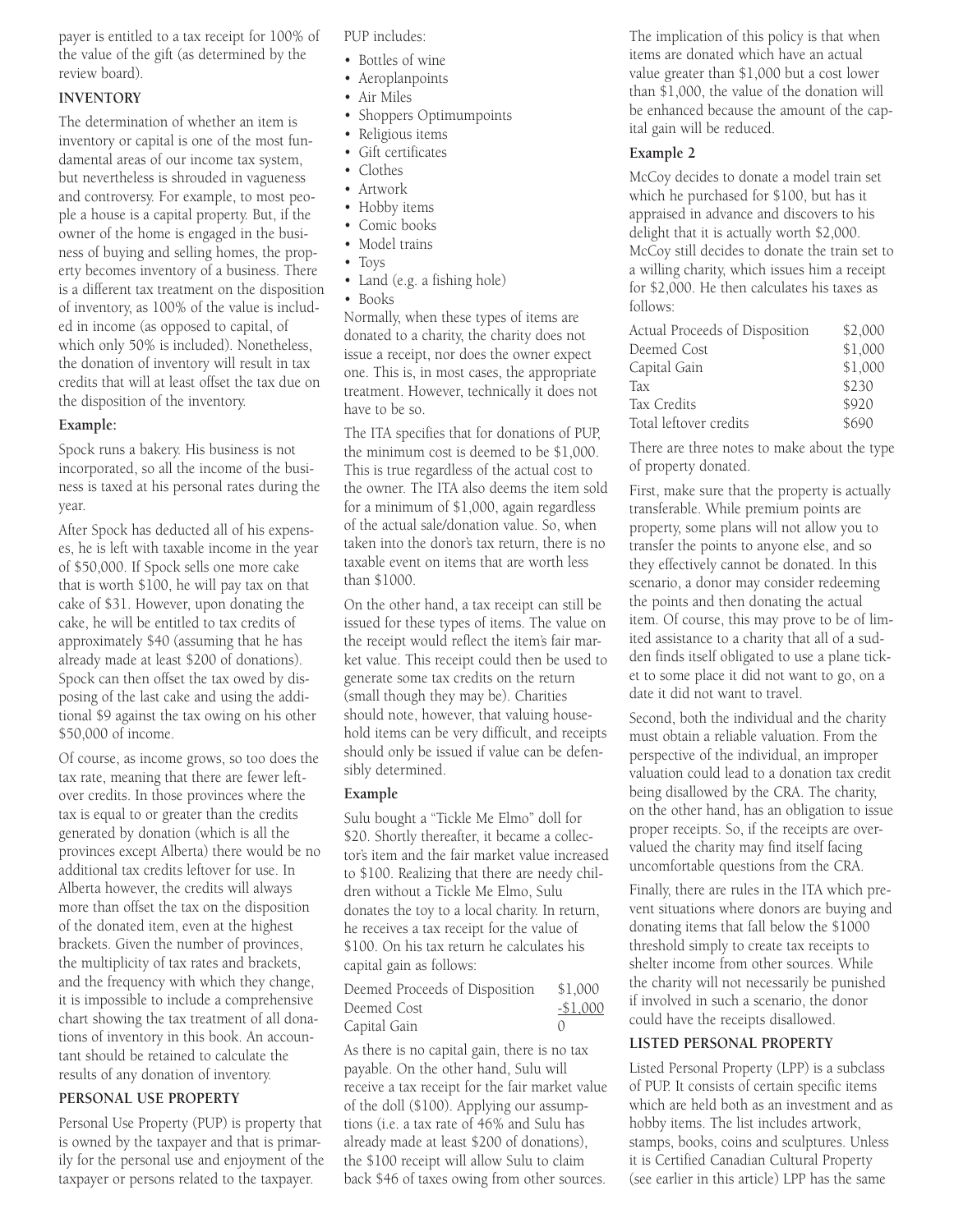#### tax treatment as PUP.

#### **REAL ESTATE**

Generally, the donation of most real estate will be treated like the donation of any other type of capital property. If the item is inventory, the donor will be taxed on the full proceeds of disposition, and, if the item is capital, the donor will only pay tax on 50% of the proceeds of disposition. There are, however, two significant exceptions to this rule.

# **Principal residence**

The first exception is the donation of a principal residence. Canadian residents are not taxed on the gain arising from the appreciation of their principal residence. So, if a donor bought his home for \$100,000 and sells (or donates) it when it is worth \$1,000,000, no tax will be payable on the appreciation in value (assuming the home was the donor's principal residence for that entire time).

If the donor were to donate the home to a charity, not only would there be no tax consequences on the disposition, but he or she would receive a tax receipt equal to the fair market value of the home at the time of the donation.

In some cases, it might make sense for the donor to leave their home to a charity in their Will. By doing this, they might be able to use the tax credits from the donation to offset the income from the deemed disposition of their other assets, and carry back the credits to the previous year. In both the year of death and the year preceding death, the estate can use the tax credits to offset up to one hundred percent of the income. Given that the deemed disposition of assets (with the exception of the principal residence) usually results in a large income in the year of death, the donor might, in fact, be able to do some significant tax planning in this way.

#### **Environmental property**

The donation of environmental property has a treatment similar to that of Certified Cultural Property. The treatment applies where property is designated as ecologically sensitive land by the Minister of the Environment (or a person designated by the Minister) and donated to any of:

- The Federal or a Provincial Government;
- A municipality in Canada;
- A municipal or public body performing a function of government in Canada; or,
- A registered charity that has a main purpose (in the opinion of that Minister) of conserving and protecting Canada's environmental heritage, and that is approved by that Minister or that person in respect of the gift.

In any of these cases, there will be no taxable capital gain on the donation.

We have described the specific tax treatment of items donated where there is no tax on the capital gain of the item in the sections on public securities and certified cultural property. The only significant difference is that tax credits generated from a donation of this type may be carried forward for ten years. The entire value of the donation is available to offset tax owing from other sources at the highest rates.

#### **RESIDUAL INTERESTS**

It is possible to divide ownership of the property during one's life (called a life interest) from ownership upon the death of that person (called a residual interest). Once the residual interest is sold or given away, however, the property will belong to the owner of the residual interest when the owner of the life interest dies. A donor might consider this course of action in situations where they want to enjoy the income or use of the property during their lifetime and yet donate the property to the charity during their lifetime as opposed to on their death.

The value of the residual interest is calculated using an estimated value of the underlying property at the expected death of the donor (in itself determined from actuarial mortality tables) using present value dollars. This amount will be the value listed on the charity's donation receipt. Determining the fair market value of a property at the expected death of the owner at some point in the future is a complicated mathematical task best left to a qualified actuary and appraiser.

From a tax perspective, when the owner divides the rights and donates the residual interest, the donor would generally incur a tax consequence. The tax owing will be a function of the cost of the right to the owner and its estimated value at the time of disposition. Generally speaking, this income will be treated as a capital gain. The capital gain is calculated according to a specific formula and depends on the gain in value of the residual interest relative to the entire property.

# **CHARITABLE REMAINDER TRUST**

A trust is a legal device which effectively accomplishes one or both of the following objectives:

- It separates the ownership of property (the capital interest) from the right to receive income from the property (the income interest); and,
- It can separate the person who legally controls the property from those entitled

to benefit from it.

A Charitable Remainder Trust (CRT) is similar to the donation of a residual interest in that it allows the donor to donate the capital of the trust now, but the charity does not receive it until some later point (such as on the death of the donor). A CRT is particularly useful in situations where it is difficult to record the division of interests on title (such as artwork). Despite its legal potency, creating a CRT is simply a matter of signing the appropriate legal documents.

When a donor creates a CRT, they dispose of the residual interest in the property to the trust and then donates the certain rights in the trust to the charity (the "capital interest"). It is important to note that the donation in this case occurs when the owner transfers the interest in the trust to the charity. Thus, if the underlying property is, for example, publicly traded securities, the gift of an interest in the trust will not attract the same favourable tax treatment as donating the securities would have; it is a donation of an interest in a trust, not of securities.

The special tax treatment assigned to different types of property outlined elsewhere in this chapter (i.e., ecological property, publicly traded securities or certified cultural property) likely makes them inappropriate candidates for this type of donation.

It is important not to create the trust with the charity as the beneficiary, because if the donor is not careful they will gift an interest in the trust with no property (and thus no value on the receipt), and any subsequent disposition to the trust will not be considered a gift by the CRA. The appropriate method is instead to create the trust with the donor holding both interests in the trust. The donor then contributes the assets to the trust, and finally donates the capital interest to the charity. Of course, the donor would retain the income interest for herself as long as is set out in the trust deed.

# **GIFTS TO U.S. CHARITIES**

Individuals who reside in Canada and commute to their employment or place of business in the United States are allowed to deduct donations made to U.S. charitable organizations on the same terms as donations made to Canadian organizations.

There are, however, a number of other important conditions which must be met. Firstly, the commuter must live near the American border during the whole of the taxation year. Secondly, their U.S. employment or business income must represent the donor's chief source of income for that year. Thirdly, the donor must be able to demonstrate that the gift was made to a religious,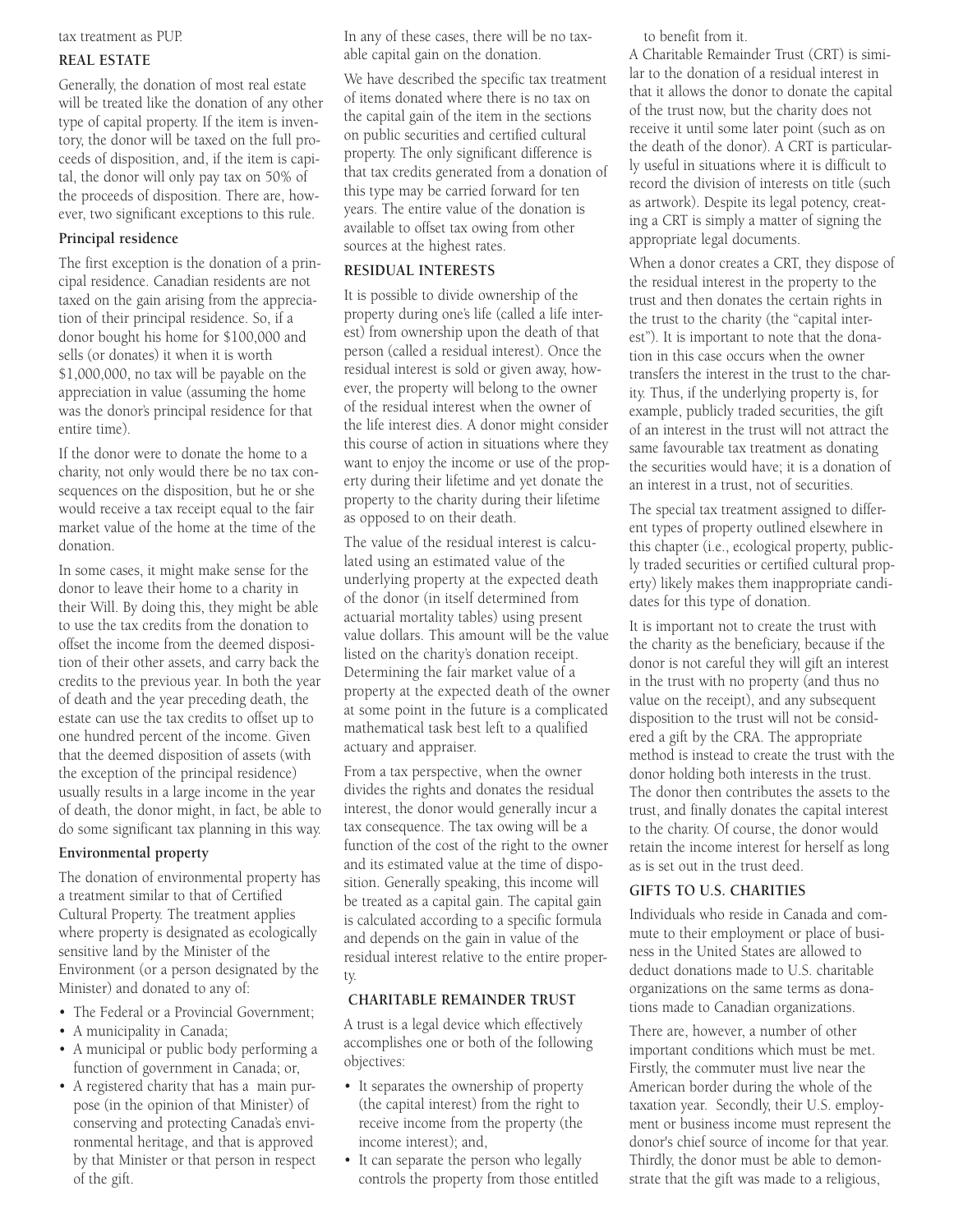charitable, scientific, literary or educational organization created or organized in or under the laws of the United States. Finally, they must be able to demonstrate that such a gift would be allowed as a deduction under the United States Internal Revenue Code. Where all those conditions are met, the donations in question are treated as donations made to a registered charity.

# **VOLUNTEER SERVICES**

The ITA makes it very clear that only a gift to a charity is receiptable. A gift includes property or a right to property. Unfortunately, services do not qualify as property and, therefore are not receiptable. **GIFT BY WILL**

One legal requirement of a gift is actual delivery of the gift to the recipient. However, where a gift is made by Will, such delivery is impossible until after the death of the person – sometimes well after. Under normal circumstances, the gift would not be complete until delivery is made. However, the law allows that where a gift is made by Will, it will be considered to have been made by the deceased in the few seconds preceding death, assuming of course that delivery occurs at some point after the death. In this way, the tax credits that are generated by the donation can be applied to the donor's year of death. This is particularly useful, as there is often a large tax bill owing on death.

The law allows for certain differences from a strict calculation perspective. As previously discussed, a donor is generally only entitled to offset 75% of their taxable income using donation tax credits in a given year. However, in the year of death (i.e. from January 1st until the date of the donor's death) the donor is entitled to offset up to 100% of their income, as filed by their executor. Any unused donation tax credits can be carried back one year, to the year preceding death, and be used to offset 100% of the tax debt owing in that year as well as the tax in the first three taxation years of the estate. One stipulation though is that the gift must be transferred (and accepted) by the qualified donee within three years of the death. Obviously, if the return for the year preceding death has already been filed, then it will be necessary to file an adjustment request in order to claim the donation tax credits.

# **BOOKS AND RECORDS**

The Canadian income tax system is based upon the principle of honest self-reporting. Consequently, one of the most pervasive issues facing charities is the maintenance of proper books and records. The importance of the issue is underlined when it is understood that charities are usually in the process of proving their innocence rather than disproving their guilt. Without records, this is close to impossible. Indeed, if the charity were to appeal a decision of revocation of its status by the CRA, it would not even be entitled to give oral testimony. So, the importance of well maintained records is paramount.

## **What are books and records?**

There is no standard definition of books and records. Fundamentally, however, an organization must have sufficient evidence to show that it is in compliance with the Act. To be clear, destroying evidence that an organization is not in compliance will not help the organization, as the lack of documents, in and of itself, is an offence. (Although the documents could be evidence of an offence with a more grievous penalty.)

There is a difference between the two concepts of 'books' and 'records'. 'Books' is not a defined term in the Income Tax Act, but is typically understood to be accounting records. A 'record' is defined and includes "an account, an agreement, a book, a charter table, a diagram, a form, an image, an invoice, a letter, a map, a memorandum, a plan, a return, a statement, a telegram, a voucher, and any other thing containing information whether written or in any other form."

No distinction is made in law between corporate and transactional records, but it is helpful to organize a charity by thinking in these terms. Corporate records are those documents required by law to define a corporation and its governance. They are often created with the co-operation of a government office, and are required so that the corporation meets certain statutory requirements. Transactional records are those created by the organization to keep track of its operations and meetings. They still help the corporation meet its requirements under the law.

# **Corporate Records**

A corporate entity must maintain current copies of its constituting documents (Articles of Incorporation, Articles of Continuance, Letters of Patent, Supplementary Letters of Patent, etc.), bylaws and minutes of meetings or resolutions. Organizations operating in more than one province would also be expected to have copies of their extra-provincial registration.

# **Meetings**

Compliance with the various corporate acts requires minutes of meetings of both directors and members. Members generally meet annually while directors generally meet more often – both should have records of all of

their formal meetings. If issues are discussed at informal meetings it is a good idea to make records of those as well. Often, the fact that it had the discussion is in itself valuable and it would be unwise for a charity to self-censor its minutes.

# **Format**

There is no specific requirement that the record of happenings at meetings be kept in any particular way for the CRA's purposes (although for purposes of consistency, groups may wish to follow standard processes). Therefore, meetings that simply have notes of what was said and confirmed as accurate by the bulk of the attendees at the meeting are sufficient for most purposes. Keep in mind that most corporate statutes do mandate that certain issues be dealt with by the members and / or directors and there may be technical requirements be met in the resolution.

# **Transactional Records**

The vast majority of records held by a charity are its 'transactional' records. They are created by the day-to-day transactions of the organization and include its bank account statements, cheques, records of employee payment, invoices, statements of account, deposit books, etc, these are generally easy records for the organization to obtain as they are created by third parties. The challenge for most charities is to organize these records into some logical format in order that their T3010 can be produced at the end of the year. This role generally falls to a bookkeeper or some other individual prepared to keep these records.

On the assumption that the bulk of these records are being created by a third party, and that the charity simply needs to keep them, the charity will not face any difficulty in ensuring that its transactions are properly maintained. However, there are situations in which a charity faces difficulties because it is in a non-commercial or non-traditional setting.

Charities that engage in relief of poverty may find it difficult to track the expenditures with which they give alms to the poor. This can be obvious in a situation where the charity distributes food to individuals that simply need it or seem to need it. While the CRA is obviously aware that a charity is engaged in the provision of food for the hungry, it may ask how it can be certain that food is being given only to the poor and is not, for example, being distributed to the employees of the organization or being sold. While the CRA can be forgiving in such situations, it can, in some cases, be extremely difficult to ensure that records are main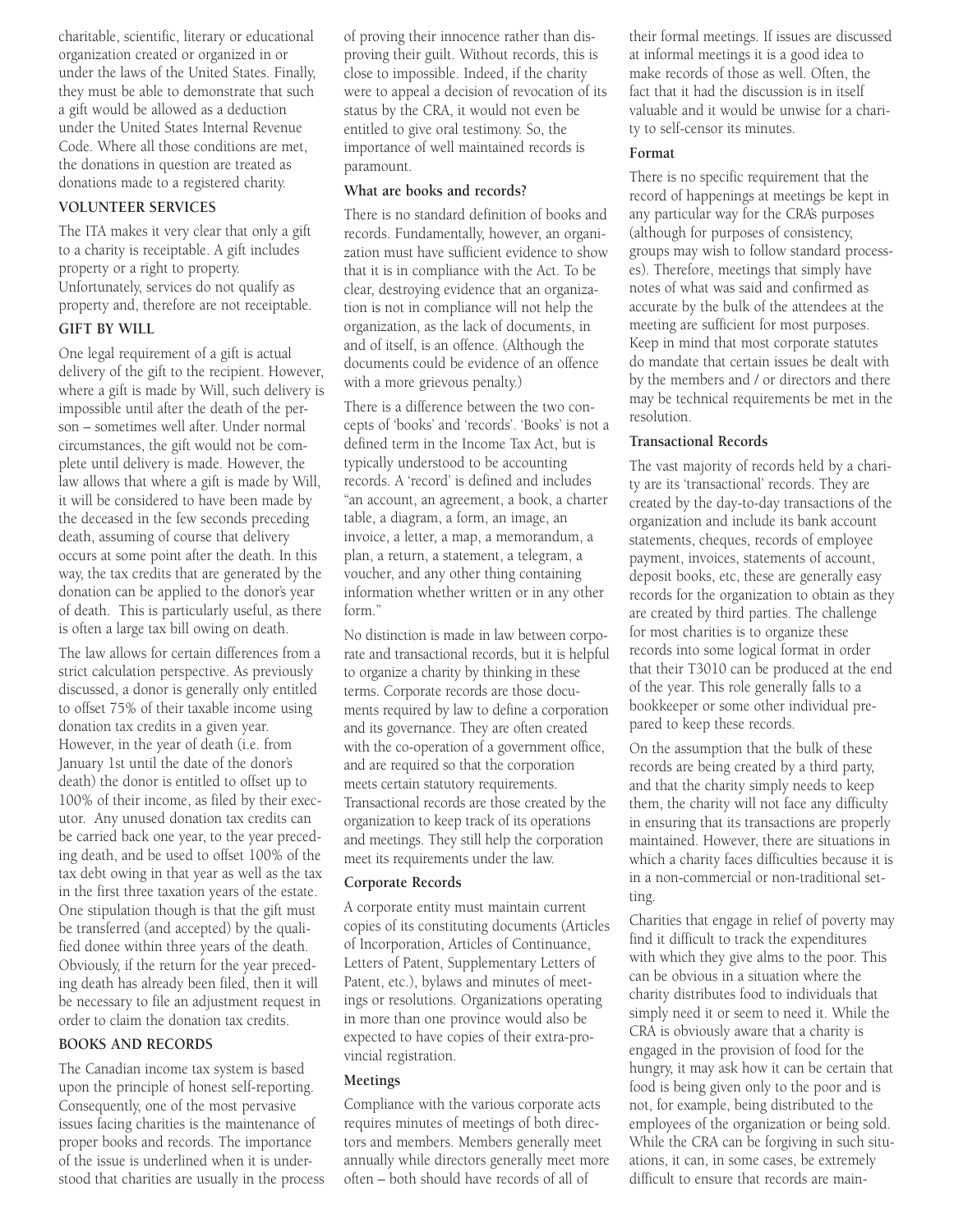tained, to demonstrate that the charity's resources are being properly used.

Some foreign countries present another problem in that often the normal transactional records we would expect in Canada – say on the purchase of office supplies – simply may not exist there. Receipts and invoices are simply not used in some parts of the world. Charities should seek alternate means to track their resources.

## **Additional Records**

Again, while there is no legal definition of 'additional records' these may include emails, or letters to the organization — and they may include records that the organization purposely creates in order that the CRA, if it ever looks to see, will accept as proof that the organization is properly meeting its responsibilities. Emails to and from the organization and letters to the organization must clearly be maintained. Charity officials should be careful to separate out their personal from official comments as an official may be unable to claim privacy over these emails. Moreover, emails between individuals may not necessarily be entered into the charity's records (say in a situation where they are not being saved by a corporate server). In these circumstances, directors should make sure to copy the charity so that the charity's obligations to keep records is met.

#### **Creating Records**

The organization may also seek to create records in order to show that it meets the legal tests involved. For example, to ensure that a charity's resources are properly used in a foreign country the charity may have the volunteer's make reports, take pictures or record videos that are not otherwise necessary. Obviously, a charity must first understand the legal principle that it seeks to establish before creating the record. On this point, the charity should seek legal advice before proceeding.

Fundamentally, it is important that a charity understand what it must show in its records in order to comply with the law should the CRA investigate. Continuous education regarding a charity's obligations is critical so that the administration of the organization understands when to ask for reports of directors or others in whatever circumstances.

#### **Where must they be kept?**

The books and records of an organization must be kept, by law, at its registered office address. This however, is often an impossible task because the legal documents may be more easily kept at a lawyer's office, accounting records may be with the accountant, and other records may be with the organization. It can be inconvenient and costly to keep all the records in one place – particularly if they are voluminous.

The CRA seems to understand the practical difficulties in this aspect and does not, as a matter of course, seek to confirm the particular location of these records. In the course of an audit, CRA auditors generally either ask for information to be provided to them or meet at a mutually convenient location where the records are produced. Nevertheless, we have seen instances where charities lose track of the location of their documents and so it would be wise for an organization to be aware of its records should they have to be produced.

#### **Electronic Record Keeping**

Nowadays, more and more records are either created in paper format for conversion to electronic format or in electronic format able to be printed at any time. Obviously, the CRA is as much interested in easy record-keeping as anybody else, and rules do exist for doing so electronically. These rules are outlined in two technical documents from the CRA, IC78-10R5 and IC 05-1R1.

An organization that keeps electronic records must be able to provide them in an electronically readable and useable format to the CRA auditors so that they can be read on CRA equipment (although not every CRA department will accept electronic documents). For most modern records this is not an issue, as long as they can be produced in PDF format. A regular problem is that the organization uses a bookkeeping or accounting software unknown to the CRA. However, as these records can often be converted from one format to another, there is usually a work-around. Electronic files can be encrypted, but the password must provided to the CRA if requested.

If a record was originally created in paper format and then converted to electronic, the paper does not need to be kept. However, an electronic record must always be kept, even if converted from one format to another.

The CRA does allow for the keeping of these records online in the cloud. However, their requirement is that the server be located in Canada or at least that a copy of the records be maintained on a server in Canada.

One difficulty that arises from time to time — and it does not apply only to electronic records — is the accidental destruction of records. With paper records this can happen in terms of a fire or some other disaster, but with electronic records the loss of a USB key could undermine years of work by the orga-

nization. For this reason, electronic records should be copied and kept in safe, redundant locations as much as possible. If records are lost, the CRA may seek proof or a reason for such a loss and may be forgiving in the circumstance. However, there's no guarantee that the CRA will take this approach, and you can assume that the CRA auditors have heard the "dog ate my homework" type of excuse more often than most teachers.

#### **How long to keep records**

Generally speaking, all books and records must be kept be for a minimum of six years from the end of the last tax year from which they relate. The tax year end is the same as the fiscal year end for the corporation, but is, by definition, the calendar year end for trusts and unincorporated associations. For purposes of the Employment Insurance Act and the Canada Pension Plan Act, the retention period begins at the end of the calendar year to which the books and records relate. Technically, duplicate donation receipts of a registered charity (other than receipts for donations of property, which may be held for longer periods of time) is two years from the end of the calendar year in which the donations were made – but it would be inadvisable for a charity to rely on this specific requirement rather than the general one.

The obligations above relate to the Income Tax Act, but it is important to understand that obligations also exist in the various corporate acts. Typically, Corporate Records (as opposed to Transactional Records) are not destroyed.

# **Who Can See Records**

Outside of the civil litigation – in which a plaintiff or defendant could be compelled to produce documents relating to the litigation – there are really three groups of individuals who may be able to see various parts of corporate records. The directors, the members and government officials each have different levels of access to the charity's records – depending upon the circumstances.

#### **What Language**

The law requires that books and records be kept in either English or French. Organizations that operate overseas typically have records in another language, and while technically the organization should have them translated as they are produced, practically this is often an expensive task. Moreover, CRA audit procedures limit an audit to a certain number of years, translating every document as it comes through may be unnecessary for years that are not under audit.

Even for years under audit, the CRA at times